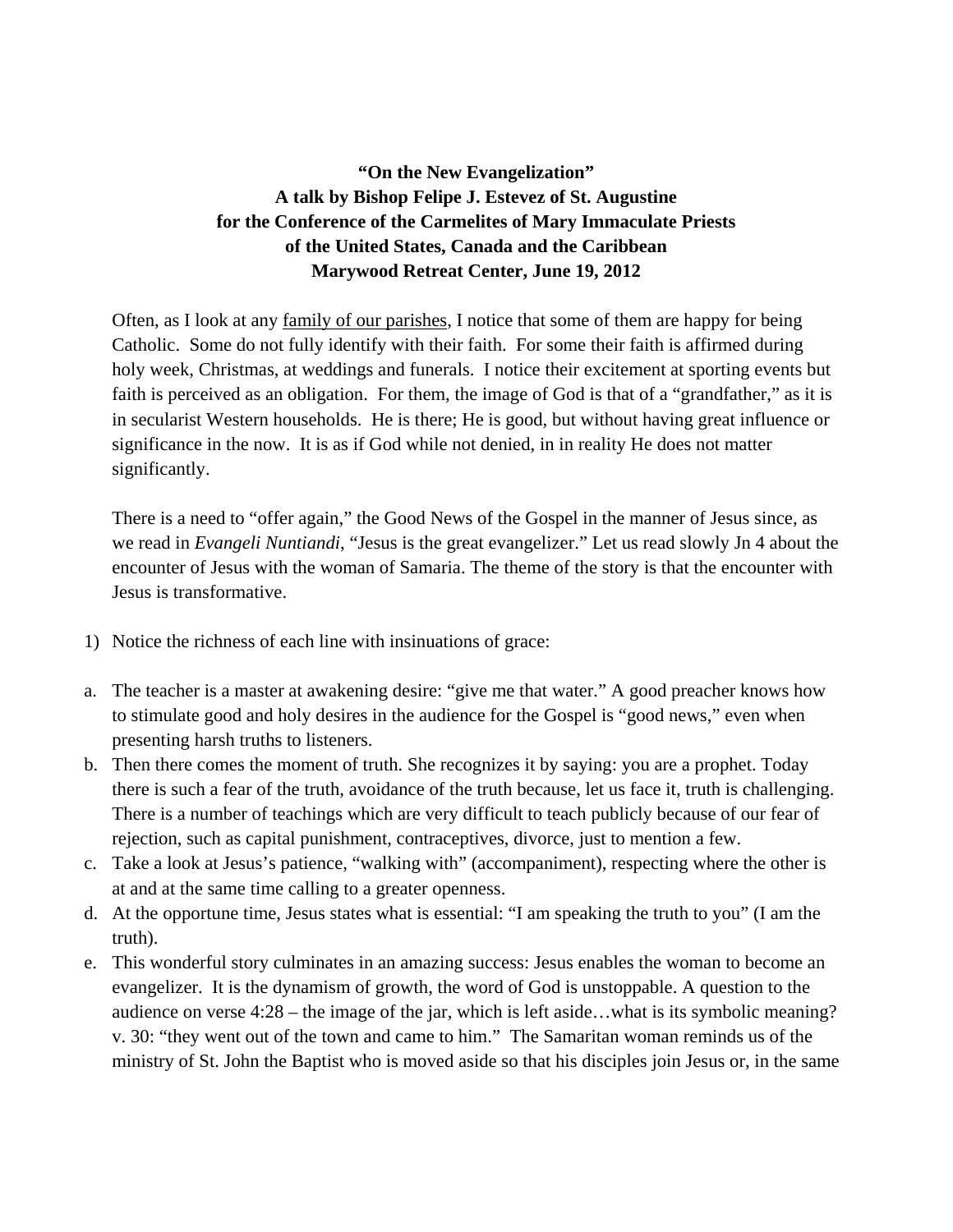manner, of the Mother of the Lord, who says at the wedding of Cana: "Do whatever he tells you."

v. 40 "they begged Jesus to stay with them" and He did for two days for in fact they recognized Jesus as "the savior of the world."

Jesus is a model evangelizer for he shows great flexibility in the execution of his mission as he enabled one alienated woman to become his follower and a missionary who transforms an entire town.

2) The new evangelization is an opportune time to "offer again" an alternative version of justice in society. Let us take a few examples on the hot topic of immigration and see how the language of the faith community reflects the Kingdom of peace and justice, truth and life, inviting people to a social conversion:

-illegal: implies a crime of disrespect for order (the laws), whereas "undocumented" shows the immense difficulty of obtaining a visa.

-problem: implies immigrants are a burden to hospitals and schools, whereas gift shows their intrinsic dignity as workers and families.

-immigrants are seen as causing economic disruptions and creating unemployment, whereas the alternative vision sees that they are part of the solution because they pay taxes and improve the rural and construction economy. As an example, they built the new city of New Orleans after Katrina.

-what needs to take place is sending them back home, never amnesty for them! They have transgressed the law, whereas the church advocates for a comprehensive solution "as humanly possible" such as the reunification of the entire family.

-immigrants are a factor for political gains for some political leaders, i.e. passage of the "Dream Act" at the last minute a few months before the general presidential election, whereas cordial hospitality to them is motivated by welcoming them as brothers and sisters in the faith.

3) The new evangelization is committed to reflect the Gospel of the Beatitudes. Being a church of the beatitudes is rooted in the model of a church as a sacrament of salvation in the world: where there is primacy to the merciful, openness to all (poor in spirit), peacemaking, being light of the world and salt to the earth.

It is worth remembering what the International Synod of Bishops stated in 1971: "Actions on behalf of justice as participation in the transformation of the world appear to us as a constitutive dimension of the preaching of the Gospel." (#6)

It is also worth remembering the biblical verse that God hears the cry of the poor.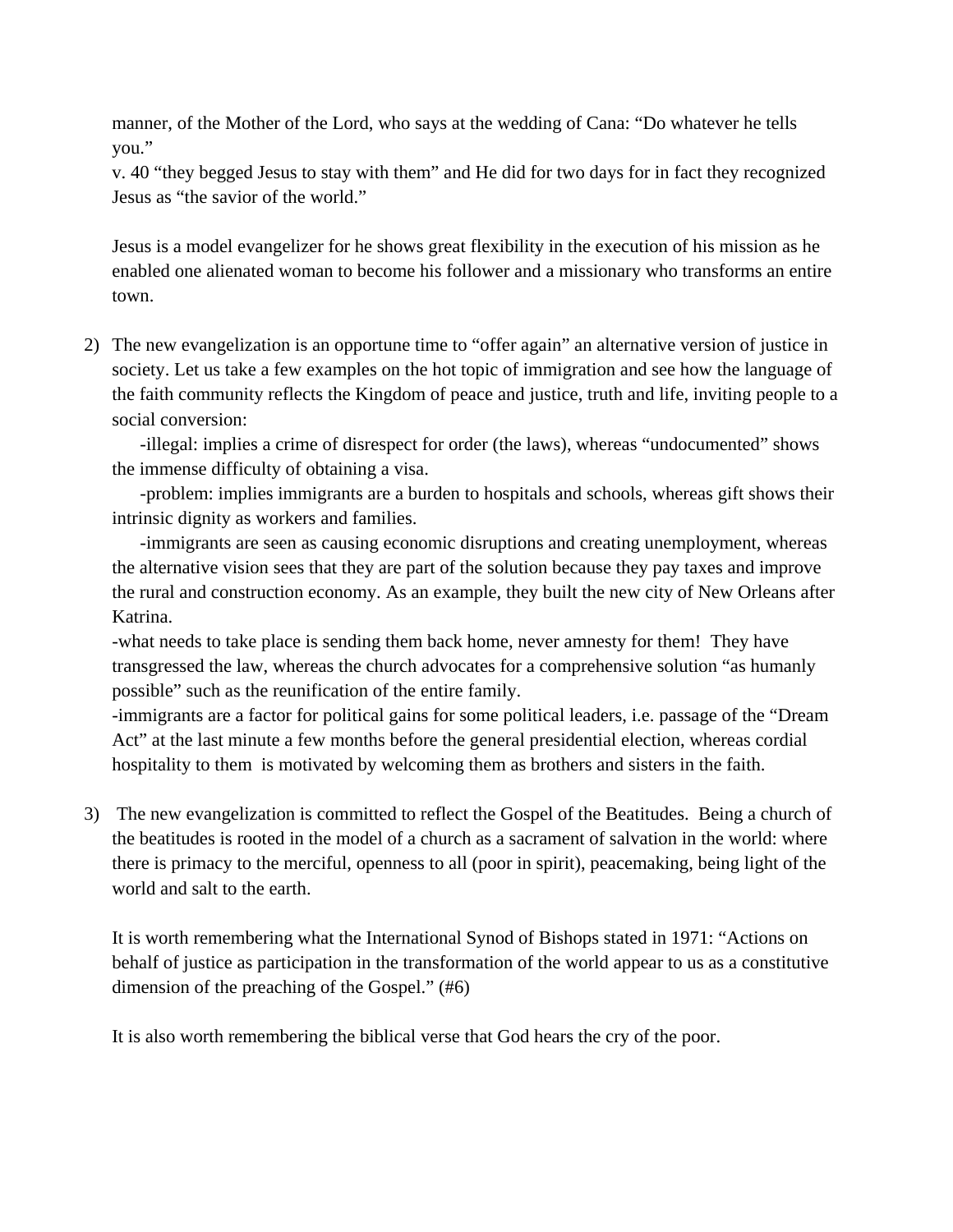As you are hearing me at this moment, you can see from the windows a wonderful witness of that care here in the Diocese of St. Augustine. For many, being "handicapped" is a disgrace, a problem, a curse. This Special summer camp is the desire of the church community to help the family by caring for their sons and daughters providing a respite for them. This camp engages the youth in becoming partners (buddies they are called) to each person with a disability 24/7 for an entire week of friendship, fun, solidarity and prayer. This yearly camp here in Marywood is based on the vision of the L'Arche communities founded by Jean Vanier. It is the recognition of the presence of Jesus as "vulnerable." In fact, the Eucharistic Lord's presence can be approached from this experience. Jean Vanier's lecture given at the International Eucharistic Congress of the Jubilee of 2000 in Rome related the experience of the handicapped to the mystery of the kenosis of the Son of God in becoming flesh and ultimately Eucharist.

The fact is that materialistic societies despise the vulnerable and the weak, as is the tiny child in the womb, or the fragile elder at the end of his or her life, the undocumented person, the homeless, or the recent prisoners who try to re-enter as workers in society.

4) The new evangelization's effectiveness is closely related to the splendor of letter to Diognetus in the second century

Let us contemplate Jesus the evangelizer as he relates to the woman caught in adultery (Jn 8, 1-11). John Paul II was convinced that the merciful love of the Father was the only power that could heal the depth of the human alienation. Jesus is the revelation of the heart of the Father who in this story liberates "the elders" from their misguided harshness done with extreme politeness while at the same time liberates the sinner from her total loneliness and shame: "Neither do I condemn you. Go and from now on do not sin any more." In governing this diocese at times I receive recommendations to which I say: let us remember that our patron St. Augustine was guilty of worse things and yet he became one of the greatest saints of the church.

I recently saw a movie called *For Greater Glory*. This movie presents the plight of the "Cristeros," those Catholic soldiers who took arms in Mexico around 1927 to defend religious freedom. I was very touched by the elder priest who eventually is killed for his relationship with the young teen (Manuelito). I believe this episode heals the dominant culture, as well of priests themselves who have fear of priests relating to adolescent boys. Manuelito steals a silver watch and tries to keep it for himself but he comes to his senses and gives it back to the elderly priest. At that, the priest could have punished him but in fact he reacts the opposite way by saying: Good, great, Manuelito you did the right thing! He said while showing him profound fatherly affection. This story reminded me of Don Bosco and his pedagogy on youth, leading the youth to virtue in an atmosphere of personal love and unconditional acceptance.

 Pastoral conversion is the greatest challenge of the new evangelization for the apostle is always at the same time a humble disciple who is always learning from the infinite depth of the heart of